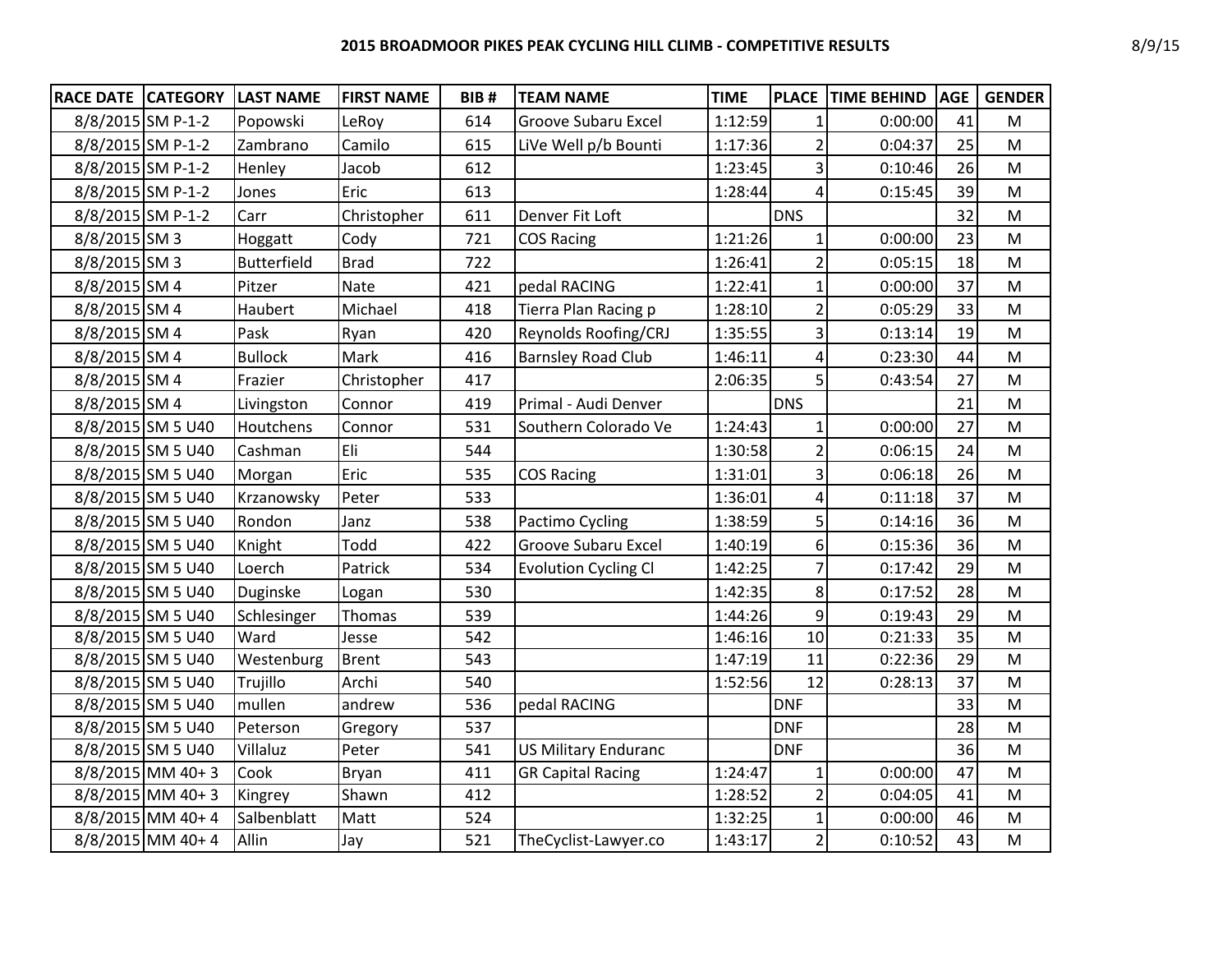## **2015 BROADMOOR PIKES PEAK CYCLING HILL CLIMB - COMPETITIVE RESULTS** 8/9/15

|                   | 8/8/2015 MM 40+4 | Rojas          | Guillermo    | 523 |                             | 1:44:06 | 3 <sup>1</sup>  | 0:11:41 | 42 | M            |
|-------------------|------------------|----------------|--------------|-----|-----------------------------|---------|-----------------|---------|----|--------------|
|                   | 8/8/2015 MM 40+4 | LeMond         | Jacques      | 637 | <b>Team Vitesse</b>         | 1:47:26 | $\vert$         | 0:15:01 | 46 | M            |
|                   | 8/8/2015 MM 40+4 | Najjar         | EI           | 522 | Sonic Boom Racing           |         | <b>DNS</b>      |         | 48 | M            |
|                   | 8/8/2015 MM 40+5 | Fleming        | Mark         | 659 |                             | 1:30:30 | $\mathbf{1}$    | 0:00:00 | 49 | M            |
|                   | 8/8/2015 MM 40+5 | Welch          | Eric         | 680 |                             | 1:37:43 | $\overline{2}$  | 0:07:13 | 45 | ${\sf M}$    |
|                   | 8/8/2015 MM 40+5 | <b>Bienias</b> | Rick         | 656 |                             | 1:38:34 | $\overline{3}$  | 0:08:04 | 50 | ${\sf M}$    |
|                   | 8/8/2015 MM 40+5 | OBoyle         | Greg         | 672 |                             | 1:40:33 | 4               | 0:10:03 | 43 | $\mathsf{M}$ |
|                   | 8/8/2015 MM 40+5 | McEwan         | Everett      | 670 |                             | 1:51:54 | 5 <sup>1</sup>  | 0:21:24 | 43 | M            |
|                   | 8/8/2015 MM 40+5 | Thoman         | Ron          | 678 |                             | 1:53:15 | 6 <sup>1</sup>  | 0:22:45 | 54 | ${\sf M}$    |
|                   | 8/8/2015 MM 40+5 | <b>Hurst</b>   | Steven       | 662 | Prestige Imports/Por        | 1:53:43 | $\overline{7}$  | 0:23:13 | 47 | M            |
|                   | 8/8/2015 MM 40+5 | Westergren     | Troy         | 681 | <b>VR7 Colorado Cycling</b> | 1:56:22 | 8 <sup>1</sup>  | 0:25:52 | 52 | M            |
|                   | 8/8/2015 MM 40+5 | Stump          | Robert       | 677 | Durango Wheel Club          | 1:57:31 | 9               | 0:27:01 | 40 | ${\sf M}$    |
|                   | 8/8/2015 MM 40+5 | Stewart        | Tom          | 676 |                             | 1:58:20 | 10              | 0:27:50 | 46 | ${\sf M}$    |
|                   | 8/8/2015 MM 40+5 | Ripari         | Roberto      | 682 |                             | 2:01:30 | 11              | 0:31:00 | 49 | M            |
|                   | 8/8/2015 MM 40+5 | Macleod        | John         | 667 | Southern Colorado Ve        | 2:01:54 | 12              | 0:31:24 | 47 | M            |
|                   | 8/8/2015 MM 40+5 | Marr           | Christopher  | 668 | Peloton-Specialized         | 2:03:50 | 13              | 0:33:20 | 47 | ${\sf M}$    |
|                   | 8/8/2015 MM 40+5 | Goodwin        | John         | 661 |                             | 2:07:03 | 14              | 0:36:33 | 47 | M            |
|                   | 8/8/2015 MM 40+5 | Lambert        | lan          | 402 | Canari Navy                 | 2:08:13 | 15              | 0:37:43 | 41 |              |
|                   | 8/8/2015 MM 40+5 | Martin         | Chris        | 669 |                             | 2:15:20 | 16              | 0:44:50 | 42 | M            |
|                   | 8/8/2015 MM 40+5 | Miller         | Eric         | 671 | <b>CRC Racing</b>           | 2:19:13 | 17              | 0:48:43 | 46 | ${\sf M}$    |
|                   | 8/8/2015 MM 40+5 | Lawson         | Theodore     | 665 |                             | 2:29:36 | 18              | 0:59:06 | 55 | M            |
|                   | 8/8/2015 MM 40+5 | Chidel         | Mark         | 658 |                             | 2:39:32 | 19              | 1:09:02 | 46 | ${\sf M}$    |
|                   | 8/8/2015 MM 40+5 | Kelley         | Jon          | 663 |                             | 2:50:58 | 20 <sup>1</sup> | 1:20:28 | 48 | M            |
|                   | 8/8/2015 MM 40+5 | Vedral         | <b>Steve</b> | 679 |                             | 2:54:45 | 21              | 1:24:15 | 55 | M            |
|                   | 8/8/2015 MM 40+5 | castle         | robby        | 657 |                             | 2:54:51 | 22              | 1:24:21 | 44 | M            |
|                   | 8/8/2015 MM 40+5 | Lavelle        | Joe          | 664 | Old School Industrie        |         | <b>DNS</b>      |         | 53 | M            |
|                   | 8/8/2015 MM 40+5 | Precious       | Mark         | 673 |                             |         | <b>DNS</b>      |         | 49 | ${\sf M}$    |
|                   | 8/8/2015 MM 40+5 | Selmi          | Glenn        | 674 |                             |         | <b>DNS</b>      |         | 53 | ${\sf M}$    |
|                   | 8/8/2015 MM 40+5 | Fleschler      | Paul         | 660 |                             |         | <b>DNF</b>      |         | 47 | ${\sf M}$    |
|                   | 8/8/2015 MM 40+5 | Shiner         | Donald       | 675 |                             |         | <b>DNF</b>      |         | 47 | ${\sf M}$    |
| 8/8/2015 SW P-1-2 |                  | <b>Stokes</b>  | Sue          | 406 | TheCyclist-Lawyer.co        | 1:36:21 | $\overline{2}$  | 0:07:35 | 28 | F            |
| 8/8/2015 SW P-1-2 |                  | Crespo         | Suzanne      | 407 | Primal Audi Denver W        | 1:28:46 | $1\vert$        | 0:00:00 | 54 | $\mathsf F$  |
| 8/8/2015 SW 3     |                  | Lotze          | <b>Barb</b>  | 511 | TheCyclist-Lawyer.co        | 1:33:03 | $\mathbf{1}$    | 0:00:00 | 53 | $\mathsf F$  |
| 8/8/2015 SW 3     |                  | Westergard     | Melissa      | 512 | <b>Naked Women's Racing</b> | 1:58:46 | $\overline{2}$  | 0:25:43 | 34 | F            |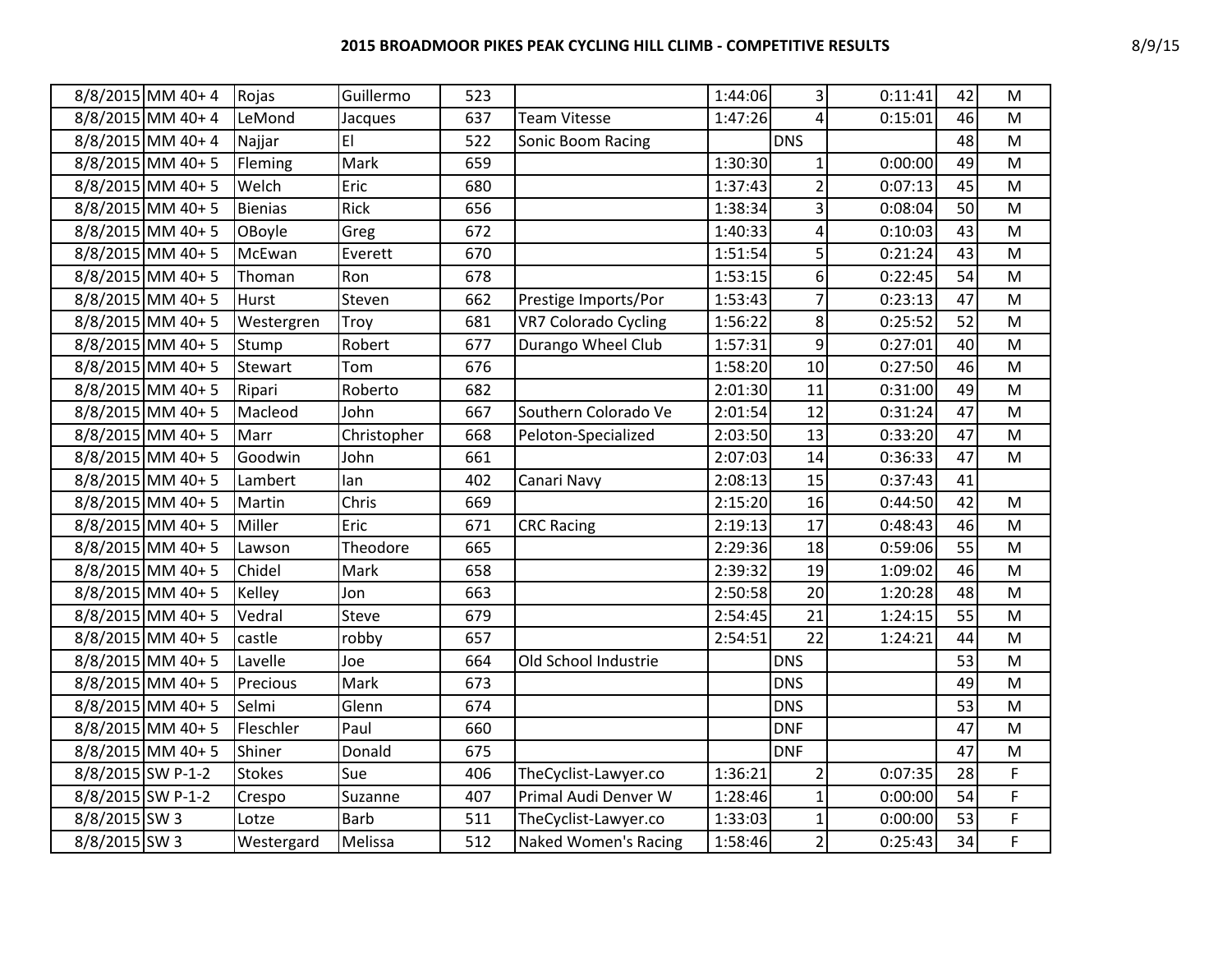| 8/8/2015 SW 3   |                            | Williams        | Susan          | 513 | Love Sweat & Gears          |         | <b>DNS</b>     |         | 46 | F           |
|-----------------|----------------------------|-----------------|----------------|-----|-----------------------------|---------|----------------|---------|----|-------------|
| 8/8/2015 SW 4   |                            | Cubillas        | Jennifer       | 623 |                             | 1:38:19 | $\mathbf{1}$   | 0:00:00 | 46 | F           |
| 8/8/2015 SW 4   |                            | Morgan          | Alexandra      | 625 |                             | 1:44:35 | $\overline{2}$ | 0:06:16 | 21 | F           |
| 8/8/2015 SW 4   |                            | Hoevel          | Laura          | 506 | Slam Body Sync              | 2:17:20 | 3              | 0:39:01 | 43 |             |
| 8/8/2015 SW 4   |                            | Baldwin         | Mary           | 621 |                             | 2:23:58 | 4              | 0:45:39 | 24 | F           |
| 8/8/2015 SW 4   |                            | Currat          | Jessica        | 624 |                             | 2:32:44 | 5              | 0:54:25 | 30 | F           |
| 8/8/2015 SW 4   |                            | Chen            | Emily          | 622 | Spokeswomen Racing          | 2:54:29 | 6              | 1:16:10 | 25 | $\mathsf F$ |
| 8/8/2015 MW 40+ |                            | <b>McGinnis</b> | Erin           | 733 | Primal Audi Denver W        | 1:41:29 | $\overline{1}$ | 0:00:00 | 48 | F           |
| 8/8/2015 MW 40+ |                            | Fleming         | Chris          | 734 |                             | 1:53:10 | $\overline{2}$ | 0:11:41 | 49 | $\mathsf F$ |
| 8/8/2015 MW 40+ |                            | Puskar          | Amanda         | 732 |                             | 2:18:24 | 3              | 0:36:55 | 41 | F           |
| 8/8/2015 MW 40+ |                            | Mitchel         | Peg            | 731 |                             | 3:02:35 | 4              | 1:21:06 | 46 | F           |
| 8/8/2015 MW 50+ |                            | McNamara        | Molly          | 559 | Racer X Cycling             | 1:48:14 | 1              | 0:00:00 | 55 | F           |
| 8/8/2015 MW 50+ |                            | Meinerz         | Sue            | 560 | <b>Hammer Racing Team-</b>  | 1:48:45 | $\overline{2}$ | 0:00:31 | 57 | $\mathsf F$ |
| 8/8/2015 MW 50+ |                            | Lyons           | Julie          | 558 | Love Sweat & Gears          | 2:02:53 | 3              | 0:14:39 | 58 | F           |
| 8/8/2015 MW 50+ |                            | Goodyear        | Marjorie       | 557 | Colorado Riders Club        | 2:07:59 | 4              | 0:19:45 | 52 | $\mathsf F$ |
| 8/8/2015 MW 50+ |                            | Boyle           | Maureen        | 556 |                             |         | <b>DNS</b>     |         | 49 | F           |
| 8/8/2015 MW 60+ |                            | Pimm            | Catherine      | 692 |                             | 2:36:14 | $\mathbf{1}$   | 0:00:00 | 67 | F           |
| 8/8/2015 MW 60+ |                            | Fritchen        | Cathy          | 691 |                             |         | <b>DNS</b>     |         | 66 | F           |
|                 | 8/8/2015 M Handcycli Wills |                 | Drew           | 403 |                             | 2:39:15 | $\mathbf{1}$   | 0:00:00 | 56 | M           |
|                 | 8/8/2015 M Handcycli Davis |                 | Matthew        | 401 |                             |         | <b>DNS</b>     |         | 46 | M           |
| 8/8/2015 JM U16 |                            | Finnigan        | John           | 786 | <b>Front Rangers Junior</b> | 2:12:01 | 1              | 0:00:00 | 14 | M           |
| 8/8/2015 MM 50+ |                            | Hemp            | <b>Brendan</b> | 635 |                             | 1:24:35 |                | 0:00:00 | 52 | M           |
| 8/8/2015 MM 50+ |                            | Crowley         | <b>Steve</b>   | 633 | <b>Groove Subaru Excel</b>  | 1:28:46 | $\overline{2}$ | 0:04:11 | 60 | M           |
| 8/8/2015 MM 50+ |                            | Wieck           | Kurt           | 639 | Peloton-Specialized         | 1:35:03 | 3              | 0:10:28 | 54 | M           |
| 8/8/2015 MM 50+ |                            | Deigert         | Chris          | 634 | Fort Collins Cycling        | 1:35:42 | 4              | 0:11:07 | 52 | ${\sf M}$   |
| 8/8/2015 MM 50+ |                            | <b>Hawkins</b>  | Barry          | 748 |                             | 1:43:30 | 5              | 0:18:55 | 57 | M           |
| 8/8/2015 MM 50+ |                            | Jamison         | John           | 636 |                             | 1:45:34 | 6              | 0:20:59 | 55 | M           |
| 8/8/2015 MM 50+ |                            | Portillo        | Daniel         | 638 |                             | 1:50:40 | $\overline{7}$ | 0:26:05 | 56 | M           |
| 8/8/2015 MM 50+ |                            | Cherrier        | William        | 632 |                             | 1:51:56 | 8              | 0:27:21 | 57 | ${\sf M}$   |
| 8/8/2015 MM 50+ |                            | <b>Baird</b>    | Bruce          | 631 |                             | 1:56:39 | 9              | 0:32:04 | 56 | M           |
| 8/8/2015 MM 50+ |                            | McCarthy        | Dave           | 641 |                             | 1:57:32 | 10             | 0:32:57 | 56 | M           |
| 8/8/2015 MM 50+ |                            | Ramos           | Oscar          | 750 | Old School Industrie        | 2:01:23 | 11             | 0:36:48 | 55 | M           |
| 8/8/2015 MM 50+ |                            | Sheppard        | Colin          | 751 | 765 Racing                  | 2:03:23 | 12             | 0:38:48 | 55 | ${\sf M}$   |
| 8/8/2015 MM 50+ |                            | Carrio          | Glen           | 747 |                             | 2:05:39 | 13             | 0:41:04 | 56 | M           |
|                 |                            |                 |                |     |                             |         |                |         |    |             |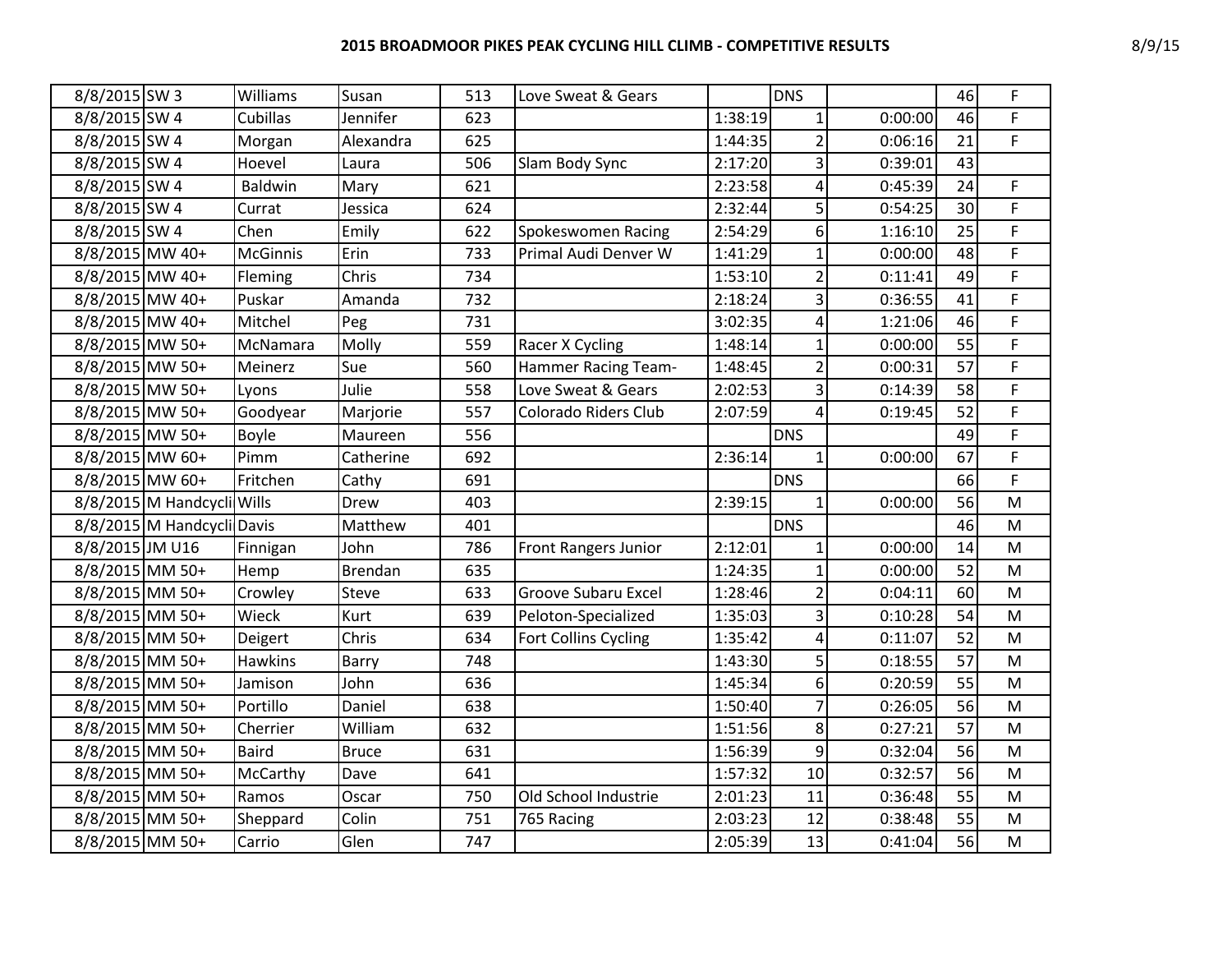| 8/8/2015 MM 50+   | sorensen      | erik            | 752 | Old School Industrie        | 2:24:20 | 14         | 0:59:45 | 59 | M |
|-------------------|---------------|-----------------|-----|-----------------------------|---------|------------|---------|----|---|
| 8/8/2015 MM 50+   | Spahn         | Greg            | 643 |                             |         | <b>DNS</b> |         | 57 | M |
| 8/8/2015 MM 50+   | Steele        | Michael         | 754 |                             |         | <b>DNF</b> |         | 59 | M |
| 8/8/2015 MM 60+   | <b>Bauder</b> | Donald          | 746 | Flathead Cycling Rac        | 1:37:29 |            | 0:00:00 | 63 | M |
| 8/8/2015 MM 60+   | Terrell       | Scott           | 757 | Team Evergreen Cycli        | 1:53:16 |            | 0:15:47 | 64 | M |
| 8/8/2015 MM 60+   | Stutzman      | Jim             | 755 | Old School Industrie        | 1:53:47 |            | 0:16:18 | 61 | M |
| $8/8/2015$ MM 60+ | Subka         | David           | 756 | Southern Colorado Ve        | 2:00:13 |            | 0:22:44 | 60 | M |
| 8/8/2015 MM 65+   | Connelly      | <b>Bob</b>      | 485 | <b>Green Mountain Sport</b> | 1:55:17 |            | 0:00:00 | 68 | M |
| 8/8/2015 MM 65+   | Noble         | Mark            | 488 | Southern Colorado Ve        | 2:10:28 |            | 0:15:11 | 68 | M |
| 8/8/2015 MM 65+   | Overeynder    | Phil            | 489 |                             | 2:18:21 |            | 0:23:04 | 67 | M |
| 8/8/2015 MM 65+   | john          | <b>Imaurice</b> | 486 |                             | 2:30:50 |            | 0:35:33 | 72 | M |
| 8/8/2015 MM 65+   | Murray        | Robert          | 487 |                             |         | <b>DNS</b> |         | 66 | M |
| 8/8/2015 MM 65+   | <b>Snipes</b> | David           | 490 |                             |         | <b>DNS</b> |         | 71 | M |